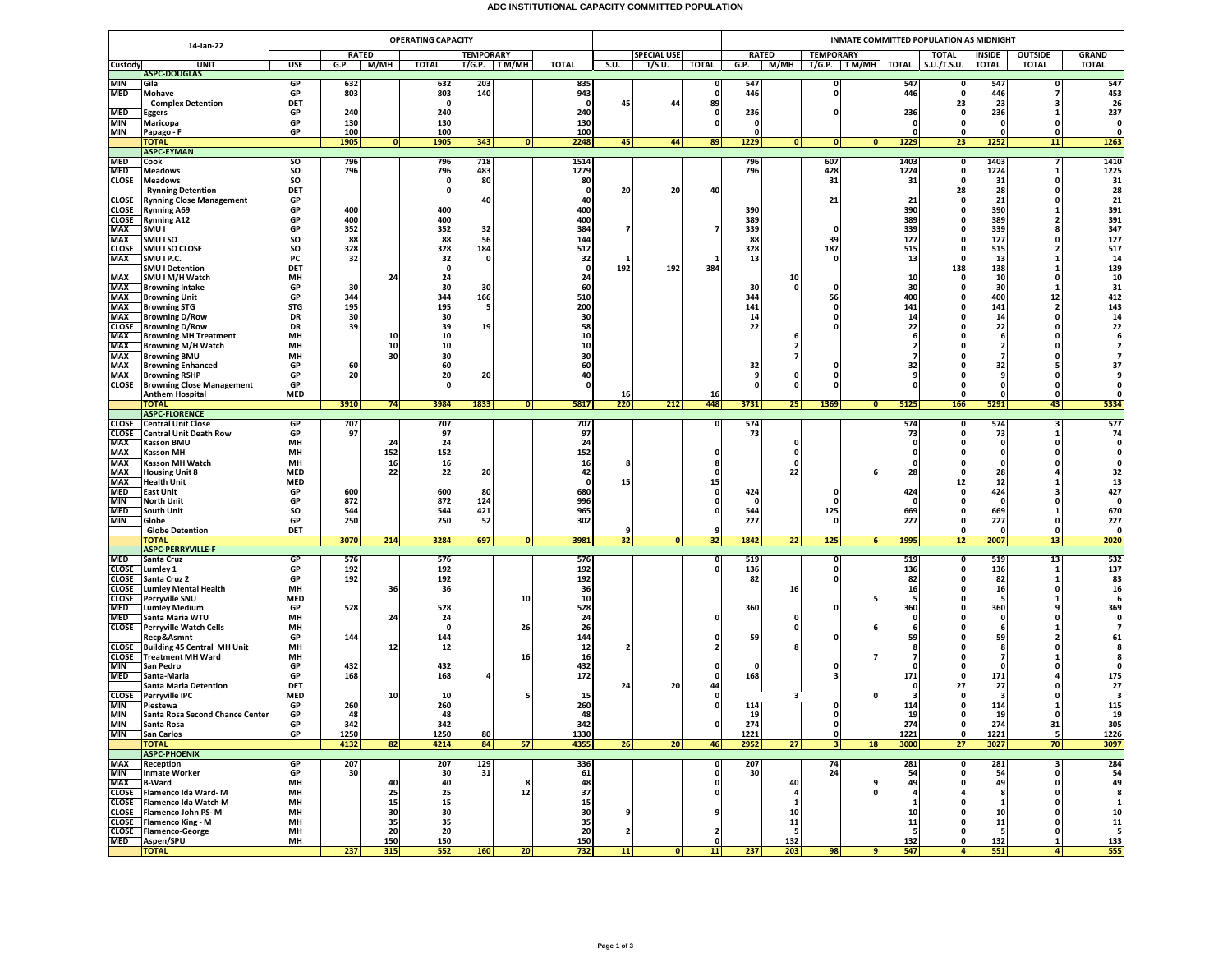## **ADC INSTITUTIONAL CAPACITY COMMITTED POPULATION**

|                              | <b>OPERATING CAPACITY</b><br>14-Jan-22                      |                          |              |                         |                   |                  |                |                 |              |                    |                 | INMATE COMMITTED POPULATION AS MIDNIGHT |                         |                         |                         |             |                   |                |                                |                       |  |  |
|------------------------------|-------------------------------------------------------------|--------------------------|--------------|-------------------------|-------------------|------------------|----------------|-----------------|--------------|--------------------|-----------------|-----------------------------------------|-------------------------|-------------------------|-------------------------|-------------|-------------------|----------------|--------------------------------|-----------------------|--|--|
|                              |                                                             |                          |              | <b>RATED</b>            |                   | <b>TEMPORARY</b> |                |                 |              | <b>SPECIAL USE</b> |                 | <b>RATED</b>                            |                         | <b>TEMPORARY</b>        |                         |             | <b>TOTAL</b>      | <b>INSIDE</b>  | <b>OUTSIDE</b>                 | <b>GRAND</b>          |  |  |
| Custody                      | <b>UNIT</b><br><b>ASPC-LEWIS</b>                            | <b>USE</b>               | G.P.         | M/MH                    | <b>TOTAL</b>      |                  | $T/G.P.$ TM/MH | <b>TOTAL</b>    | S.U.         | T/S.U.             | <b>TOTAL</b>    | G.P.                                    |                         |                         | M/MH T/G.P. TM/MH TOTAL |             | <b>S.U./T.S.U</b> | <b>TOTAL</b>   | <b>TOTAL</b>                   | <b>TOTAL</b>          |  |  |
| <b>CLOSE</b>                 | <b>Morey</b>                                                | GP/PC                    | 800          |                         | 800               |                  |                | 800             | 16           |                    | $\frac{16}{80}$ | 464                                     |                         |                         |                         | 464         |                   | 464            | $\overline{\mathbf{z}}$        | 466<br>78             |  |  |
|                              | <b>Morey Detention</b>                                      | DET                      |              |                         | 0                 |                  |                |                 | 80           |                    |                 |                                         |                         |                         |                         |             | 76                | 76             |                                |                       |  |  |
| <b>CLOSE</b><br><b>CLOSE</b> | Rast<br>Rast II                                             | PC<br>PC                 | 404<br>48    |                         | 404<br>48         |                  |                | 404<br>48       |              |                    |                 | 373<br>- 7                              |                         |                         |                         | 373         | n<br>0            | 373<br>-7      | O                              | 378<br>$\overline{7}$ |  |  |
| <b>CLOSE</b>                 | <b>RAST III</b>                                             | PC                       | 96           |                         | 96                |                  |                | 96              |              |                    |                 | 44                                      |                         |                         |                         | 44          | 0                 | 44             |                                | 46                    |  |  |
| <b>MAX</b>                   | Rast PC                                                     | PC                       | 320          |                         | 320               |                  |                | 320             |              |                    |                 | 283                                     |                         |                         |                         | 283         | 0                 | 283            |                                | 292                   |  |  |
| <b>CLOSE</b>                 | <b>Rast Close Mgt.</b><br><b>Lewis Medical</b>              | <b>PC</b><br><b>MED</b>  | 36           |                         | 36<br>$\mathbf 0$ |                  |                | 36<br>$\Omega$  | 17           |                    | 17              | -6                                      |                         |                         |                         |             | $\Omega$<br>10    | -6<br>10       | O                              | - 6<br>10             |  |  |
| <b>MED</b>                   | Stiner I                                                    | GP                       | 378          |                         | 378               | 197              |                | 575             |              |                    |                 | 378                                     |                         | 12                      |                         | 390         | 0                 | 390            |                                | 395                   |  |  |
| <b>MED</b>                   | <b>Stiner II</b>                                            | GP                       | 400          |                         | 400               | 208              |                | 608             |              |                    |                 | 400                                     |                         | 115                     |                         | 515         | $\Omega$          | 515            |                                | 524                   |  |  |
|                              | <b>Stiner Detention</b>                                     | DET                      |              |                         |                   |                  |                |                 | 70           |                    | 70              |                                         |                         |                         |                         |             | 67                | 67             | -1                             | 68                    |  |  |
| <b>MIN</b><br><b>MED</b>     | <b>Bachman PC</b><br><b>Bachman GP</b>                      | PC<br>GP                 | 300<br>300   |                         | 300<br>300        | 76<br>76         |                | 376<br>376      |              |                    |                 | 276<br>296                              |                         | $\mathbf{0}$<br>0       |                         | 276<br>296  | n                 | 276<br>296     |                                | 277<br>296            |  |  |
| <b>MED</b>                   | <b>Stiner Transitory</b>                                    | <b>TRANS</b>             | 22           |                         | 22                | 11               |                | 33              |              |                    |                 | 16                                      |                         | $\sqrt{2}$              |                         | 16          | n                 | 16             | O                              | 16                    |  |  |
|                              | <b>Bachman Detention</b>                                    | <b>DET</b>               |              |                         |                   |                  |                |                 | 80           |                    | 80              |                                         |                         |                         |                         |             | 76                | 76             | 2                              | 78                    |  |  |
| <b>CLOSE</b><br><b>CLOSE</b> | <b>Buckley PC</b><br><b>Buckley PC II</b>                   | PC<br>PC                 | 750<br>50    |                         | 750<br>50         |                  |                | 750<br>50       | 16           |                    | 16              | 617<br>40                               |                         |                         |                         | 617<br>40   | O                 | 617<br>40      | O                              | 623<br>40             |  |  |
| <b>MED</b>                   | <b>Barchey PC I</b>                                         | PC                       | 370          |                         | 370               | 150              |                | 520             |              |                    |                 | 370                                     |                         | 32                      |                         | 402         | O                 | 402            | $\overline{\phantom{a}}$       | 404<br>359            |  |  |
| <b>MED</b>                   | Barchey PC II                                               | PC                       | 370          |                         | 370               | 120              |                | 490             |              |                    |                 | 359                                     |                         | $\mathbf 0$             |                         | 359         |                   | 359            |                                |                       |  |  |
| <b>MED</b><br><b>MED</b>     | <b>Barchey PC III</b>                                       | <b>PC</b><br>MH          | 60           |                         | 60                |                  | 20             | 60<br>20        |              |                    |                 | 22                                      |                         | $\mathbf{0}$            | 12                      | 22<br>12    |                   | 22<br>12       | n                              | 22<br>12              |  |  |
| <b>CLOSE</b>                 | <b>Barchey PC Watch Cells</b><br><b>Sunrise Male Minors</b> | GP                       | 75           |                         | 75                |                  |                | 75              |              |                    |                 | 14                                      |                         |                         |                         | 14          |                   | 14             |                                | 14                    |  |  |
| <b>CLOSE</b>                 | <b>Sunrise Femal Minors</b>                                 | GP                       | 11           |                         | 11                |                  |                | 11              |              |                    |                 | $\mathbf{1}$                            |                         |                         |                         |             |                   |                |                                | $\mathbf{1}$          |  |  |
| <b>CLOSE</b>                 | <b>Sunrise Minors CDU/Watch</b>                             |                          | 14           |                         | 14                | 12               |                | 26              |              |                    |                 | $\mathbf{1}$                            |                         | $\Omega$                |                         |             | O                 | $\mathbf{1}$   | $\Omega$                       | $\mathbf{1}$          |  |  |
| <b>MIN</b>                   | <b>Eagle Point Second Chance Center</b><br><b>TOTAL</b>     | GP                       | 300<br>5104  | $\overline{0}$          | 300<br>5104       | 850              | 20             | 300<br>5974     | 279          | 0                  | 279             | 201<br>4168                             | $\overline{\bullet}$    | 159                     | 12                      | 201<br>4339 | 229               | 201<br>4568    | 47                             | 202<br>4615           |  |  |
|                              | <b>ASPC-SAFFORD</b>                                         |                          |              |                         |                   |                  |                |                 |              |                    |                 |                                         |                         |                         |                         |             |                   |                |                                |                       |  |  |
| <b>MIN</b>                   | <b>Fort Grant</b>                                           | GP                       | 588          |                         | 588               | 160              |                | 748             |              |                    |                 | 336                                     |                         | $\overline{0}$          |                         | 336         | - 0               | 336            | $\Omega$                       | 336                   |  |  |
| <b>MIN</b>                   | <b>Miles Detention</b><br>Graham                            | <b>DET</b><br>GP         | 615          |                         | 615               | 96               |                | 711             | 25           | 24                 | 49              | 237                                     |                         | $\mathbf 0$             |                         | 237         | 16<br>0           | 16<br>237      | $\overline{2}$<br>0            | 18<br>237             |  |  |
| <b>MED</b>                   | Tonto                                                       | PC                       | 250          |                         | 250               | 160              |                | 410             |              |                    |                 | 250                                     |                         | $\Omega$                |                         | 250         | $\Omega$          | 250            | $\mathbf{1}$                   | 251                   |  |  |
|                              | <b>Tonto Detention</b>                                      | DET                      |              |                         |                   |                  |                |                 | -6           |                    |                 |                                         |                         |                         |                         |             | $\Omega$          | $\Omega$       | $\Omega$                       | $\Omega$              |  |  |
|                              | <b>TOTAL</b><br><b>ASPC-TUCSON</b>                          |                          | 1453         | 0                       | 1453              | 416              | 0              | 1869            | 31           | 24                 | 55              | 823                                     | ō                       | ō                       | 0                       | 823         | 16                | 839            | 3                              | 842                   |  |  |
| <b>CLOSE</b>                 | Cimarron                                                    | GP                       | 648          |                         | 648               |                  |                | 648             |              |                    |                 | 600                                     |                         | $\Omega$                |                         | 600         | $\Omega$          | 600            |                                | 605                   |  |  |
|                              | <b>Cimarron Detention</b>                                   | <b>DET</b>               |              |                         |                   |                  |                |                 | 48           | 48                 | 96              |                                         |                         |                         |                         |             | 92                | 92             | O                              | 92                    |  |  |
| <b>CLOSE</b><br><b>CLOSE</b> | <b>Rincon MH Watch</b><br><b>Rincon Medical</b>             | MH<br><b>MED</b>         |              | 79                      | 79                |                  |                | 85              | 66           |                    | 0<br>66         |                                         | 39                      |                         | 0                       | 39          | 63                | 39<br>63       |                                | 40<br>64              |  |  |
| <b>CLOSE</b>                 | Rincon S.N.U.                                               | <b>MFD</b>               |              | 16                      | 16                |                  |                | 16              |              |                    |                 |                                         | 13                      |                         |                         | 13          | - 0               | 13             | $\Omega$                       | 13                    |  |  |
| <b>CLOSE</b>                 | <b>Cimarron Transitory</b>                                  | <b>TRANS</b>             |              |                         |                   | 24               |                | 24              |              |                    |                 |                                         |                         | $\mathbf{1}$            |                         |             | O                 | -1             | $\Omega$                       | $\mathbf{1}$          |  |  |
| <b>CLOSE</b><br><b>CLOSE</b> | Rincon<br><b>Rincon MH Program</b>                          | GP<br>MH                 | 340          | 256                     | 340<br>256        |                  |                | 340<br>256      |              |                    |                 | 335                                     | 194                     |                         |                         | 335<br>194  | 0                 | 335<br>194     |                                | 335<br>195            |  |  |
| <b>MAX</b>                   | <b>Rincon MH Program II</b>                                 | MH                       |              | 149                     | 149               |                  | з              | 152             |              |                    |                 | $\Omega$                                | 87                      | $\Omega$                |                         | 87          | 0                 | 87             |                                | 91                    |  |  |
| MAX                          | <b>Rincon MH Watch II</b>                                   | MH                       |              |                         |                   |                  | 20             | 20              |              |                    |                 |                                         |                         |                         | 0                       |             |                   | 0              |                                | $\mathbf{0}$          |  |  |
| <b>MED</b>                   | Santa Rita                                                  | GP                       | 768          |                         | 768               |                  |                | 768             |              |                    |                 | 701                                     |                         |                         |                         | 701         |                   | 701            |                                | 708                   |  |  |
| <b>MED</b><br><b>MED</b>     | Manzanita S.N.U.<br>Manzanita                               | <b>MED</b><br>GP         | 179          | 25                      | 25<br>179         | 107              | 20             | 45<br>286       | <sup>o</sup> |                    |                 | 179                                     | 25                      | 49                      | 17                      | 42<br>228   | <b>NA</b>         | 42<br>228      |                                | 43<br>229             |  |  |
| MED                          | <b>Manzanita Second Chance Center</b>                       | GP                       | 48           |                         | 48                |                  |                | 48              |              |                    |                 | 29                                      |                         |                         |                         | 29          | <b>NA</b>         | 29             |                                | 29                    |  |  |
| <b>MED</b>                   | <b>Manzanita Watch Cells</b>                                | MH                       |              | 24                      | 24                |                  |                | 24              |              |                    |                 |                                         | 4                       |                         |                         |             |                   |                |                                | $\overline{a}$        |  |  |
| <b>MED</b>                   | <b>Manzanita Residential</b><br><b>Manzanita Detention</b>  | <b>MED</b><br><b>DET</b> |              | 58                      | 58<br>$\mathbf 0$ |                  |                | 58              | 12           | 11                 | 23              |                                         | 56                      |                         |                         | 56          | n<br>13           | 56<br>13       |                                | 58<br>14              |  |  |
| <b>MED</b>                   | Winchester                                                  | GP                       | 400          |                         | 400               | 336              |                | 736             |              |                    |                 | 400                                     |                         | 273                     |                         | 673         | 0                 | 673            |                                | 681                   |  |  |
|                              | <b>Winchester Detention</b>                                 | DET                      |              |                         |                   |                  |                |                 | 12           | 12                 | 24              |                                         |                         |                         |                         |             | $\Omega$          | $\Omega$       |                                | $\Omega$              |  |  |
| <b>MIN</b>                   | <b>Complex Detention</b><br>Catalina                        | DFT<br>GP                | 360          |                         | - 0<br>360        |                  |                | $\Omega$<br>360 | 40           | 40                 | 80              | 357                                     |                         | $\mathbf{0}$            |                         | 357         | 61                | 61<br>357      | $\mathbf{1}$                   | 62<br>358             |  |  |
| <b>MIN</b>                   | Whetstone                                                   | GP                       | 1250         |                         | 1250              |                  |                | 1250            |              |                    |                 | 984                                     |                         | $\mathbf 0$             |                         | 984         |                   | 984            |                                | 985                   |  |  |
|                              | <b>TOTAL</b>                                                |                          | 3993         | 607                     | 4600              | 467              | 49             | 5116            | 178          | <b>111</b>         | 289             | 3585                                    | 418                     | 323                     | 17                      | 4343        | 229               | 4572           | 35                             | 4607                  |  |  |
| <b>MIN</b>                   | <b>ASPC-WINSLOW</b><br>Coronado                             | GP                       | 492          |                         | 492               | 136              |                | 628             |              |                    |                 | 139                                     |                         | $\overline{0}$          |                         | 139         |                   | 139            | Ō                              | 139                   |  |  |
| <b>CLOSE</b>                 | Kaibab                                                      | GP                       | 800          |                         | 800               |                  |                | 800             |              |                    |                 | 670                                     |                         |                         |                         | 670         |                   | 670            |                                | 675                   |  |  |
|                              | <b>Complex Detention</b>                                    | <b>DET</b>               |              |                         | $\Omega$          |                  |                | - 0             | 20           | 19                 | 39              |                                         |                         |                         |                         | - 0         | 20                | 20             | $\Omega$                       | 20                    |  |  |
| MIN                          | Apache                                                      | GP                       | 334          |                         | 334               | 80               |                | 414             |              |                    | - 0             | 334                                     |                         | 6                       |                         | 340         | o                 | 340            | $\Omega$                       | 340<br>$\mathbf{0}$   |  |  |
|                              | <b>Apache Detention</b><br><b>TOTAL</b>                     | <b>DET</b>               | 1626         | $\overline{0}$          | 1626              | 216              | 0              | 1842            | 12<br>32     | 19                 | 12<br>51        | 1143                                    | 0                       | 6                       | 0                       | 1149        | 20                | 0<br>1169      | $\Omega$<br>5 <sub>l</sub>     | 1174                  |  |  |
|                              | <b>ASPC-YUMA</b>                                            |                          |              |                         |                   |                  |                |                 |              |                    |                 |                                         |                         |                         |                         |             |                   |                |                                |                       |  |  |
| <b>MED</b>                   | Cheyenne                                                    | <b>GP</b>                | 800          |                         | 800               | 324              |                | 1124            |              |                    |                 | 727                                     |                         | $\overline{\mathbf{0}}$ |                         | 727         | - 0               | 727            | 20                             | 747                   |  |  |
| <b>MIN</b>                   | <b>Cheyenne Detention</b><br>Cocopah                        | DET<br>GP                | 250          |                         | 0<br>250          | 80               |                | 330             | 40           | 39                 | 79<br>$\Omega$  | $\mathbf{r}$                            |                         | $\mathbf{0}$            |                         | $\sqrt{2}$  | 57<br>0           | 57<br>$\Omega$ | $\Omega$                       | 61<br>$\Omega$        |  |  |
| <b>CLOSE</b>                 | Dakota Y13                                                  | GP                       | 800          |                         | 800               |                  |                | 800             | 16           |                    | 16              | 379                                     |                         | $\Omega$                |                         | 379         | $\Omega$          | 379            | я                              | 387                   |  |  |
|                              | <b>Dakota Detention</b>                                     | DET                      |              |                         | 0                 |                  |                |                 | 80           |                    | 80              |                                         |                         |                         |                         |             | 55                | 55             |                                | 57                    |  |  |
| <b>MED</b><br><b>MIN</b>     | Cibola<br>La Paz                                            | GP<br>GP                 | 1250<br>1250 |                         | 1250<br>1250      | 16               |                | 1266<br>1250    |              |                    |                 | 852<br>719                              |                         | $\Omega$                |                         | 852<br>719  |                   | 852<br>719     | 12<br>$\overline{\phantom{a}}$ | 864<br>721            |  |  |
|                              | <b>TOTAL</b>                                                |                          | 4350         | $\overline{\mathbf{0}}$ | 4350              | 420              | $\overline{0}$ | 4770            | 136          | 39                 | 175             | 2677                                    | $\overline{\mathbf{0}}$ | $\overline{0}$          | $\overline{0}$          | 2677        | 112               | 2789           | 48                             | 2837                  |  |  |
|                              | <b>TOTAL IN-STATE</b>                                       |                          | 29780        | 1292                    | 31072             | 5486             | 146            | 36704           | 1006         | 469                | 1475            | 22387                                   | 695                     | 2083                    | 62                      | 25227       | 838               | 2606           | 279                            | 26344                 |  |  |
|                              |                                                             |                          |              |                         |                   |                  |                |                 |              |                    |                 |                                         |                         |                         |                         |             |                   |                |                                |                       |  |  |